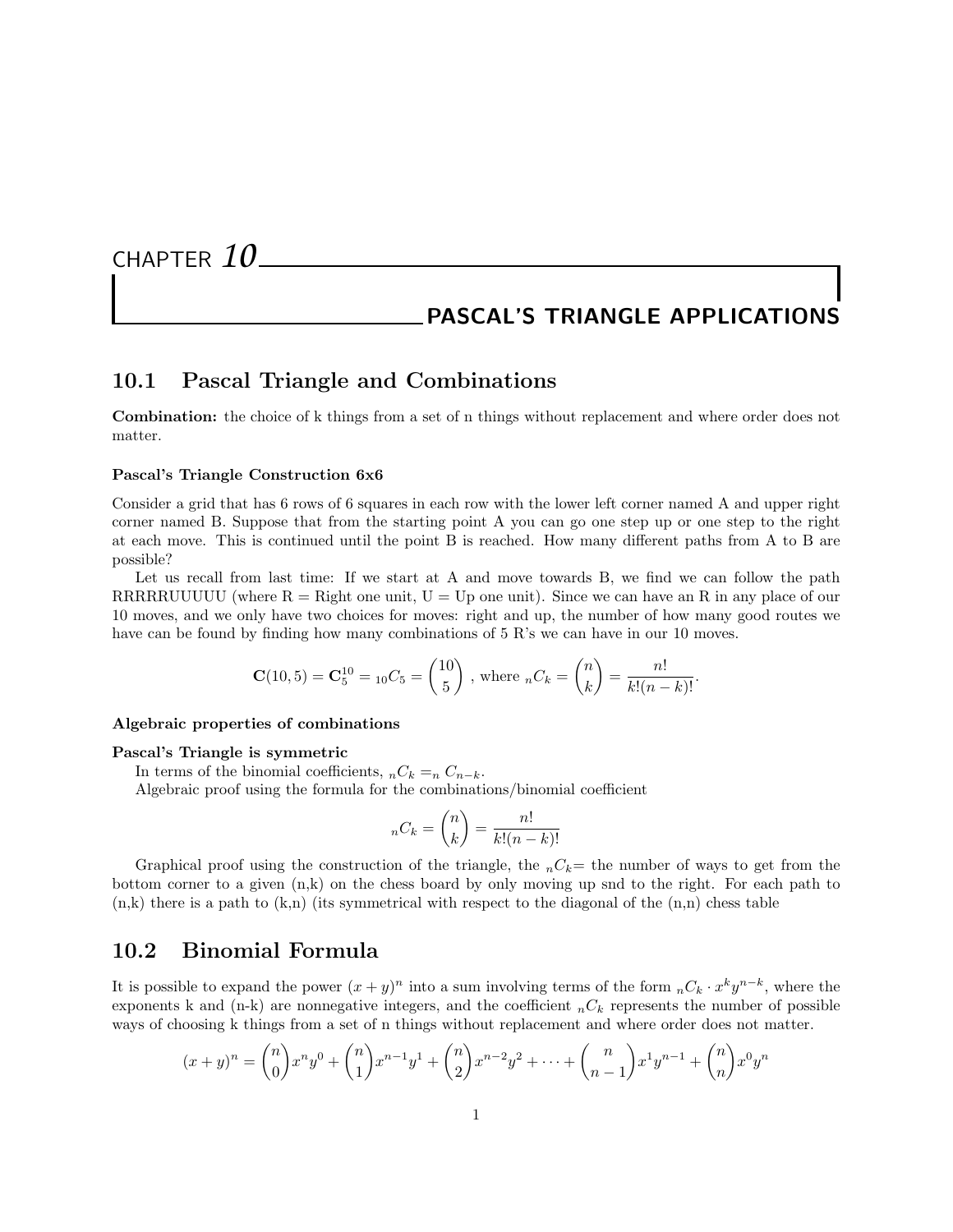$$
(x + y)^2 = x^2 + 2xy + y^2,
$$
  
\n
$$
(x + y)^3 = x^3 + 3x^2y + 3xy^2 + y^3,
$$
  
\n
$$
(x + y)^4 = x^4 + 4x^3y + 6x^2y^2 + 4xy^3 + y^4,
$$
  
\n
$$
(x + y)^5 = x^5 + 5x^4y + 10x^3y^2 + 10x^2y^3 + 5xy^4 + y^5,
$$

| $(x+y)^n$ | Pascal's Triangle Line |
|-----------|------------------------|
| $n=1$     | 1,1                    |
| $n=2$     | 1,2,1                  |
| $n=3$     | 1,3,3,1                |
| $n = 4$   | 1,4,6,4,1              |
| $n = 5$   | 1,5,10,5,1             |

.

#### Interpretation of the formula

If we write  $(x+y)^n$  as a product

$$
(x+y)^n = (x+y)(x+y)(x+y)\cdots(x+y)
$$

then, according to the distributive law of multiplication, there will be one term in the result for each choice of either "x" or "y" from each of the  $(x + y)$  present in the product.

For example for n=3,  $(x+y)^n = (x+y)(x+y)(x+y)$  there will only be one term  $x^3$  corresponding to choosing "x" from each  $(x + y)$ . However, there will be several terms of the form  $x^2y$  one for each way of choosing exactly two binomials  $(x + y)$  from the product  $(x + y)(x + y)(x + y)$  to contribute a "x". How many ? Exactly combinations of n choosing 2.

$$
(x + y)3 = (x + y)(x + y)(x + y)
$$
  
= xxx + xxy + xyx + xyy + yxx + yxy + yyx + yyy  
= x<sup>3</sup> + 3x<sup>2</sup>y + 3xy<sup>2</sup> + y<sup>3</sup>.

Why is it similar to the Pascal's Triangle ? An intuitive one is to associate to an " $x$ " an "U" up move on the chessboard. Thus, each way of arriving to  $x^2y$  by choosing exactly two binomials  $(x + y)$  to contribute a "x" has a sequence of "U"s and "R"s : xxy=UUR, xyx=URU, yxx=RUU. Notice that the order does not matter, because multiplication is commutative.

## 10.3 Problems

Please do not compute the numerical results, instead try to write them using the factorials!

- 1. A school has 3800 girls and 1200 boys. In how many ways can they create a 6 people student council? In how many ways can they do it if the number of girls and number of boys should be equal? In how many ways can they form a team of 11 for girls volleyball?
- 2. How many different 7-letter ways of arrange the letters in the word "student" are there? How many different 5-letter ways of arrange the letters in the word "student" are there?